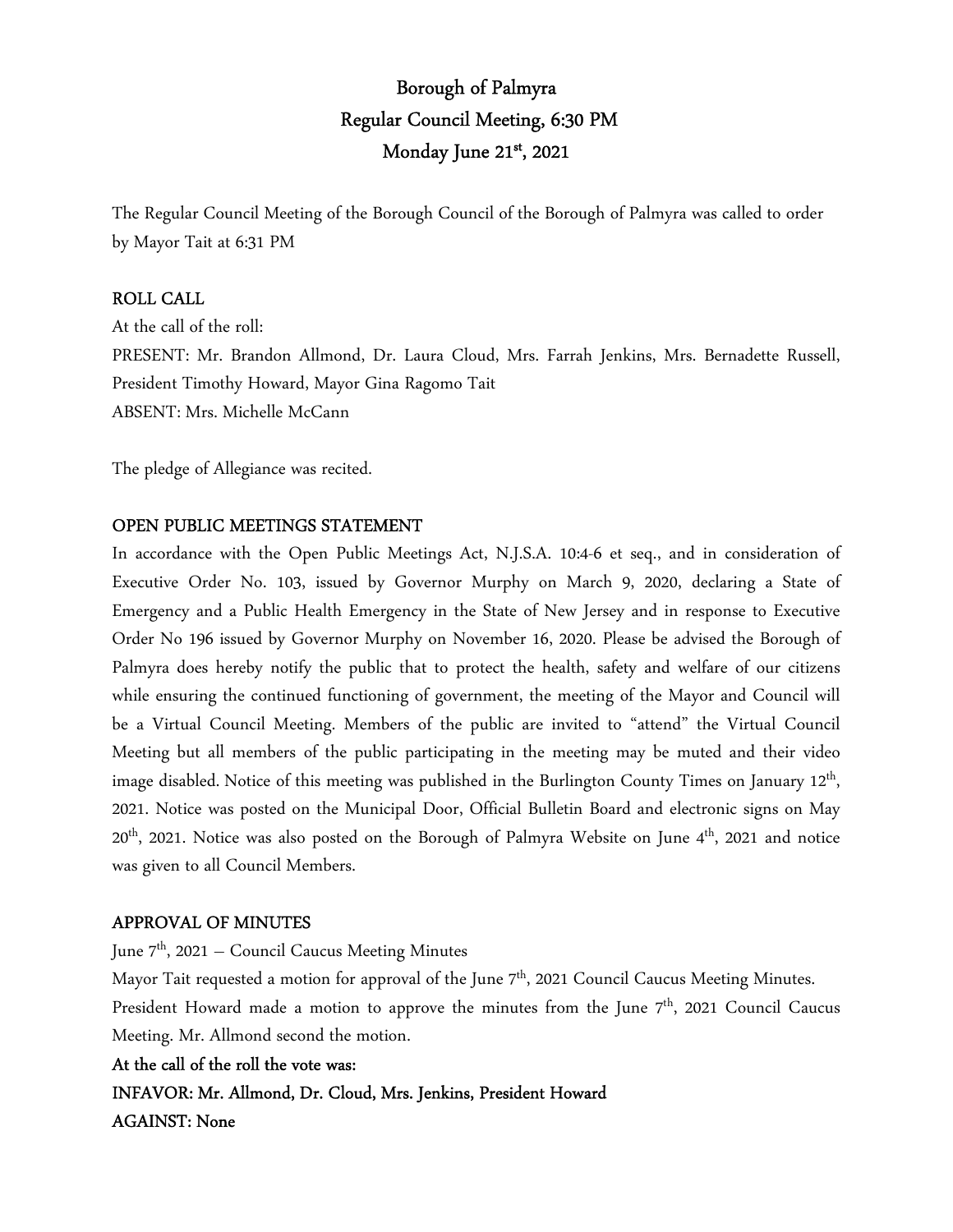# ABSTAIN: Mrs. Russell Motion Carried

# **CORRESPONDENCE**

Municipal Clerk, Ms. Jackson acknowledged the following correspondence: Resolution Received from Land Use Board regarding consistency of Ordinance 2021-08 with Master Plan Letter- Karen Adams- Co-Chair PHS Post Prom Committee Email- Rick Dreby, Bethany Lutheran Church

Mr. Gural noted Mr. Derby's request noting he would look into it and prepare a potential change if agreeable to the governing body.

# REDEVELOPMENT

Rt. 73 South Redevelopment Area- Update

Mr. Gural and Mr. Rosenberg explained the Memo/checklist that Mr. Rosenberg prepared. Mr. Rosenberg explained the request from the attorney for NP Palmyra, LLC regarding the valuations of the Fillit property we requested be completed.

Outlaw Training & Fitness/620-622 Highland Ave Redevelopment Project – Update

Mr. Gural indicated there is nothing new to report, noting the valuation hearing is still scheduled to be heard in Superior Count in August.

Redevelopment Study Block 80 Lot 6, former Knights of Columbus property- Update Mr. Gural indicated he had nothing new to report.

# PROFESSIONAL UPDATES

William Kirchner, ERI

Mr. Kirchner explained in detail the resolutions on the agenda for approval. Mr. Kirchner explained the situation with the generator at the sewer plant noting the cost of repairing the current generator and the cost of a new generator. Mr. Kirchner explained that we are currently renting a generator at a cost of \$8,600.00 per month. Mayor Tait and President Howard asked about the Temple Blvd project asking if it was a way temporary stripping could be placed on the street to better guide people as to where they should be driving, as there are currently no markings and with the new bump outs, some people are confused and are driving in the middle of the street. Mr. Kirchner indicated he would look into it.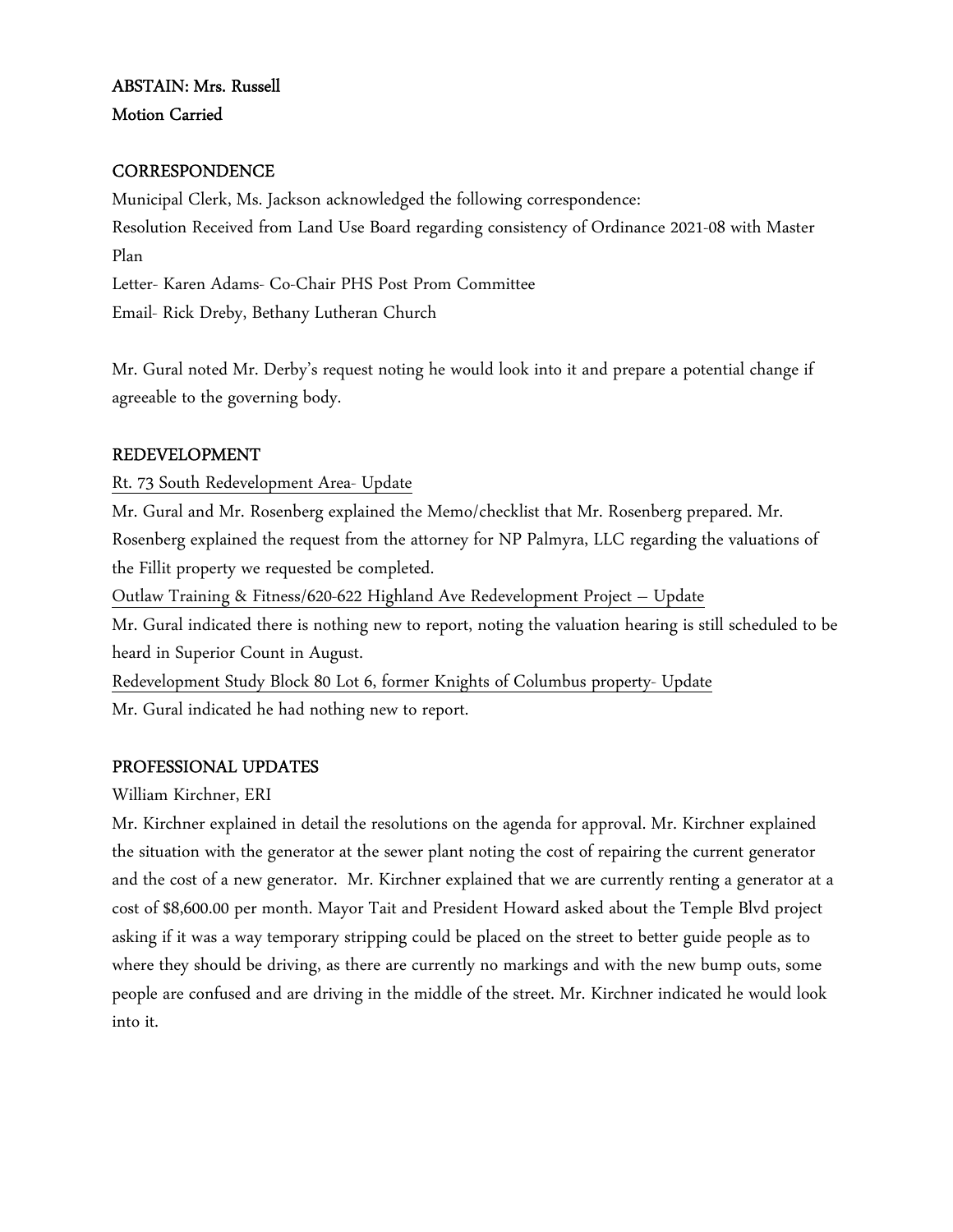## REPORTS

Palmyra Board of Education Liaison

Ms. Allen-Yoakum stated the last day of school was June 18<sup>th</sup>, 2021, also noting that graduation was held the same day. Ms. Allen-Yoakum stated the Board of Education had approved the Strategic Plan for the District and noted it would be available on the school's website for anyone wishing to review/read it.

PHS Student Representatives

Naomi Cabon – Ms. Cabon stated that many students came out to help with the Juneteenth Celebration in Riverton Park and the E-Cycling event at the Community Center.

Mayor Tait then introduced the two new police officers, Isael Torres-Jimenez and Casey Malik. Mayor Tait pulled and read the following resolutions:

Resolution 2021-155, Appointing Isael Torres-Jimenez to the Borough of Palmyra Police Department as Patrolman Effective July  $5<sup>th</sup>$ , 2021 with an annual salary of \$38,349.56.

Resolution 2021-156, Appointing Casey Malik to the Borough of Palmyra Police Department as Patrolman Effective July 5<sup>th</sup>, 2021 with an annual salary of \$38,349.56.

Mayor Tait requested a motion to approve Resolution 2021-155 and Resolution 2021-156. Mrs. Russell made a motion to approve Resolutions 2021-155 and Resolutions 2021-156. President Howard seconded the motion.

At the call of the roll, the vote was:

# INFAVOR: Mr. Allmond, Dr. Cloud, Mrs. Jenkins, Mrs. Russell, President Howard AGAINST: None

# Motion Carried, Resolution 2021-155 and Resolution 2021-156 were approved.

Mayor Tait welcomed the new officers and indicated the oaths of office would be done in the office on July  $5^{\text{th}}$ , 2021.

# PUBLIC COMMENT

We request those participants wishing to have or make a public comment, email their questions or comments in advance to Borough Clerk Rita Jackson at djackson@boroughofpalmyra.com. The opportunity to submit comments prior to meeting expires at 12:00 PM on Monday June 21<sup>st</sup>, 2021. All comments will become part of the record and included with the Meeting Minutes.

Mayor Tait asked for a motion to open the Public Portion. Mrs. Russell made a motion to open the public portion for comments. President Howard second the motion.

All members present voted in favor of the motion. Motion Carried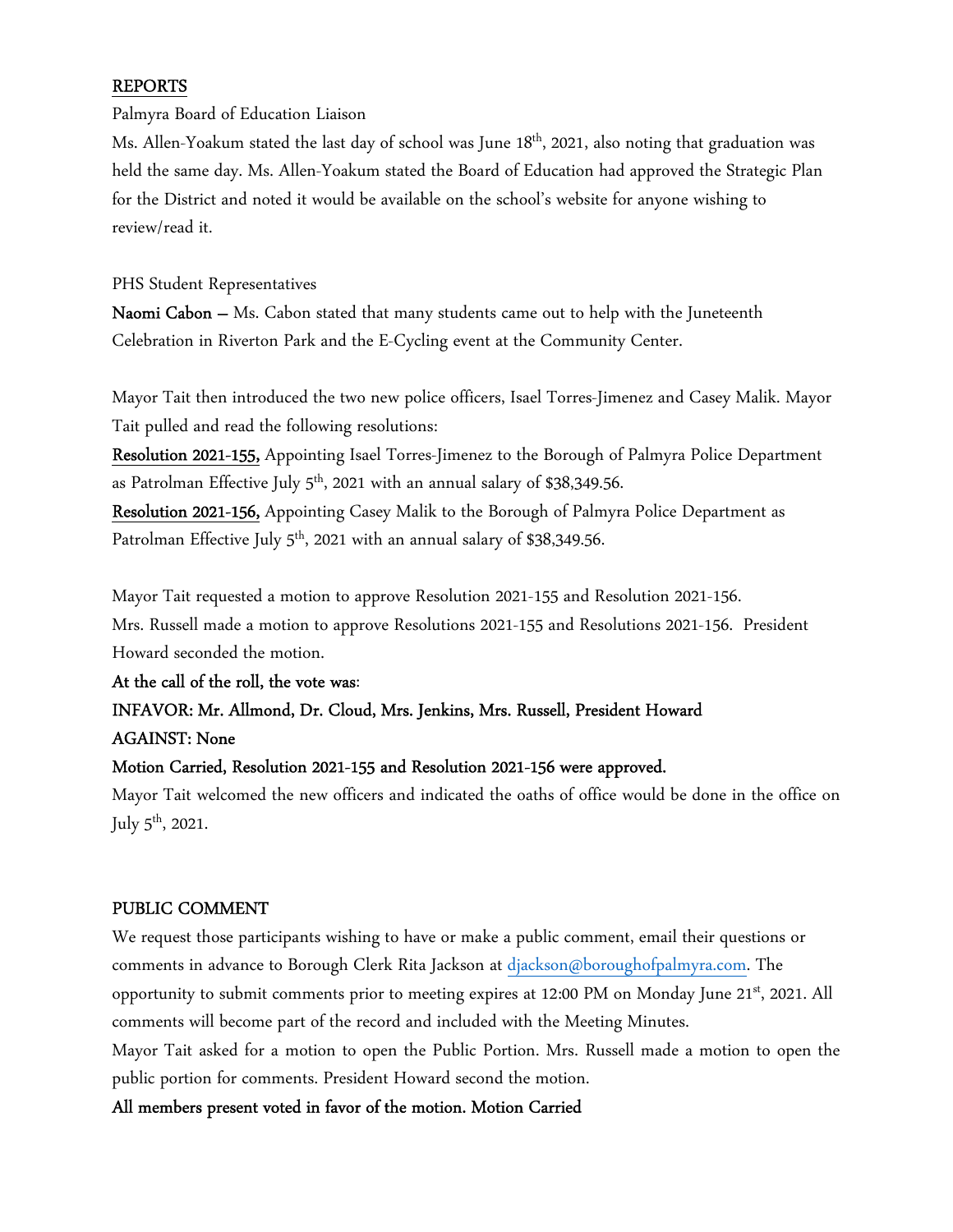Mayor Tait asked if any comments were received before the meeting. Municipal Clerk, Ms. Jackson indicated no comments were received prior to the meeting.

Mayor Tait asked if there were any additional comments from those present.

No one from the public wishing to be heard, Mayor Tait asked for a motion to close the Public Portion. Mrs. Russell made a motion to close the public portion, President Howard second the motion. All members present voted in favor of the motion. Motion Carried

#### ORDINANCES ON SECOND READING public hearing

Ordinance 2021-08, An Ordinance of the Borough of Palmyra County of Burlington, New Jersey Prohibiting the operation of any class of cannabis businesses within its geographical boundaries

Mayor Tait asked for a motion to open Ordinance 2021-08 for public hearing. Mrs. Russell made a motion to open Ordinance 2021-08 for public comments. President Howard second the motion All members present voted in favor of the motion.

Seeing no comments Mayor Tait requested a motion to close the public portion for hearing of Ordinance 2021-08. Mrs. Russell made a motion to close the public hearing of Ordinance 2021-08. President Howard second the motion.

#### All members present voted in favor of the motion.

Mayor Tait requested of motion to approve Ordinance 2021-08. Mrs. Russell made a motion to approve Ordinance 2021-08. President Howard seconded the motion.

At the call of the roll, the vote was: INFAVOR: Mr. Allmond, Mrs. Jenkins, Mrs. Russell, President Howard AGAINST: Dr. Cloud ABSENT: Mrs. McCann Motion carried. Ordinance 2021-08 was approved.

#### RESOLUTIONS

Resolution 2021-144 thru Resolution 2021-154 and Resolution 2021-157 thru Resolution 2021-161 will be enacted as a single motion, if any resolution needs additional discussion, it will be removed from the consent agenda and voted on separately. Mayor Tait asked if anything needed to be removed. Noting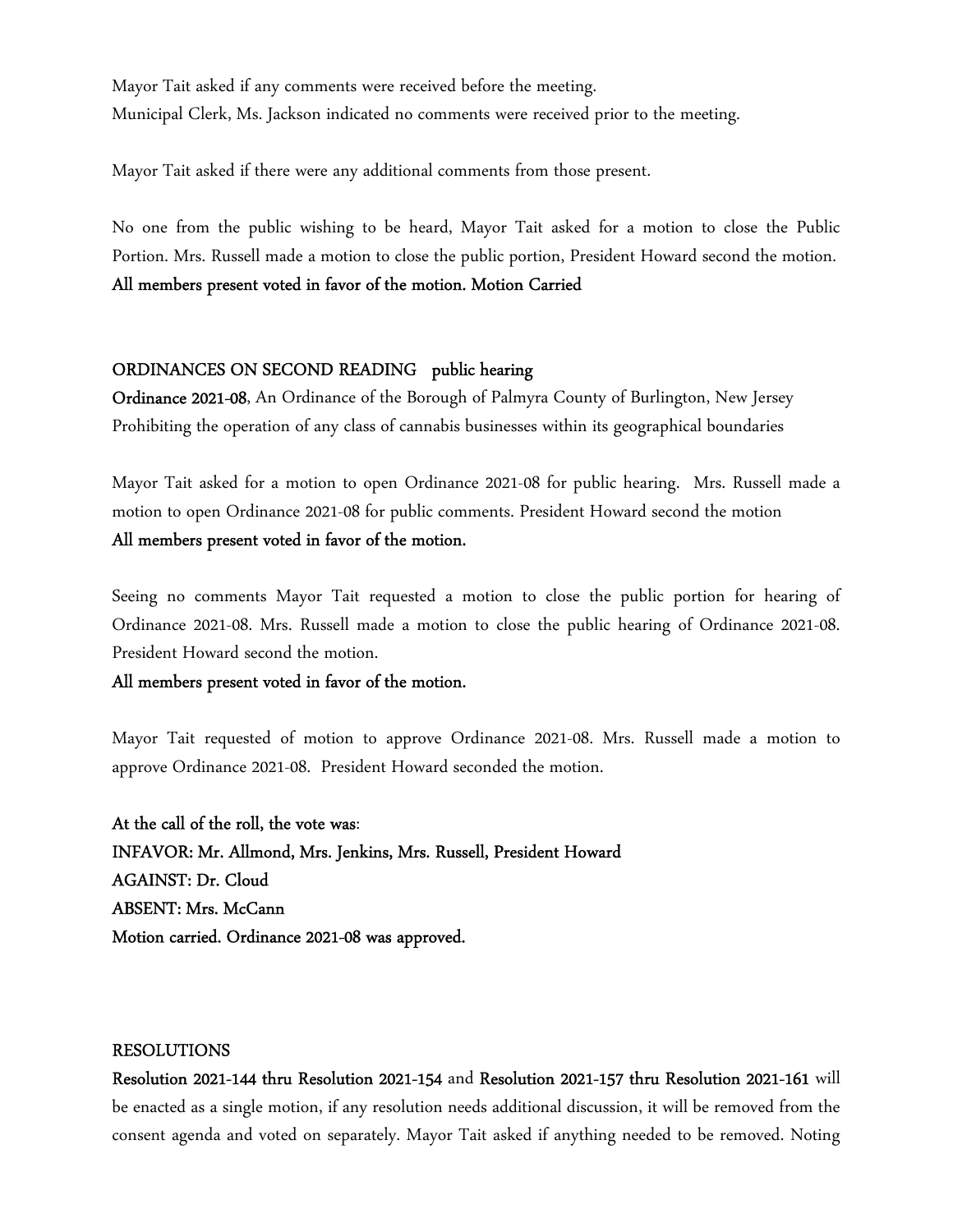no one requested additional discussion on any resolutions, Mayor Tait read the following resolutions into the record:

Resolution 2021-144, Resolution Requesting Approval of Item of Revenue and Appropriation N.J.S.A. 40A: 4-87 (Chapter159) for 2021 Clean Communities Grant in the Amount of \$16,437.24

Resolution 2021-145, Resolution Awarding Change Order #2 to Think Pavers Hardscaping, LLC for the 2020 Road Improvement Project resulting in a Decrease Amount of \$5,556.89 for a new Adjusted Contract Price of \$367,373.75 per Environmental Resolutions, Inc. Request dated June  $3^{rd}$ , 2021.

Resolution 2021-146, Resolution Awarding Change Order #3 to Coastline Construction, LLC. For the Sanitary Sewer Replacement/Public Road Pump Station Elimination Project Resulting in a Decreased Amount of \$6,647.00 for a new Adjusted Contract Price of \$880,083.50 per Environmental Resolutions, Inc.'s Request dated June 3rd, 2021

Resolution 2021-147, Resolution Awarding Change Order #1 to Think Pavers Hardscaping, LLC for the Temple Boulevard Improvement Project with the Increased amount of \$155.55 from the Original Base Price of \$937,602.00 making the New Adjusted Contract Price \$937,757.55 per Environmental Resolutions, Inc.'s Request Dated June  $3<sup>rd</sup>$ , 2021

Resolution 2021-148, Resolution Approving Johnathan J Hickey as an Active Member of the Palmyra Fire Department

Resolution 2021-149, Resolution Authorizing the 2021-2022 Liquor License Renewal of Oberg, LLC T/A Currans Irish Inn/5 West Pub Plenary Retail Consumption License with Broad C #0327-32-003- 007

Resolution 2021-150, Resolution Authorizing Participation of the Borough of Palmyra in the Coronavirus State and Local Fiscal Recovery funds, established by the American Rescue Plan Act of 2021, to Apply for and receive, \$747,333.48 to Respond to Acute Pandemic Response Needs, Fill Revenue Shortfalls, and Support Communities and Populations Hardest-hit by the Covid-19 Crisis.

Resolution 2021-151, Resolution Authorizing Electronic Tax Sales for the Borough of Palmyra

Resolution 2021-152, Resolution Authorizing the Cancellation of Municipal Certificate #20-00029 for Block 81 Lot 13.01

Resolution 2021-153, Resolution awarding a contract to Pioneer General Contracting for the 2021 Road Program in the amount of \$386,565.00 which includes Alternates #1, #2, #3, and #4 per Recommendation of Award Letter dated June 16<sup>th</sup>, 2021 from Environmental Resolutions, Inc., subject to CFO certification of funds and solicitor' s review.

Resolution 2021-154, Resolution of Reappointment of Doretha R Jackson to the Position of Municipal Clerk and Establishment of Tenure

Resolution 2021-157, Resolution Appointing Antony Perkins, Tyler Tolan and Christopher Henriques as Part-Time Class I Officers of the Borough of Palmyra Police Department at the rate of \$12.50 per hour, not to exceed 20 hours per week, per their individual offers of employment.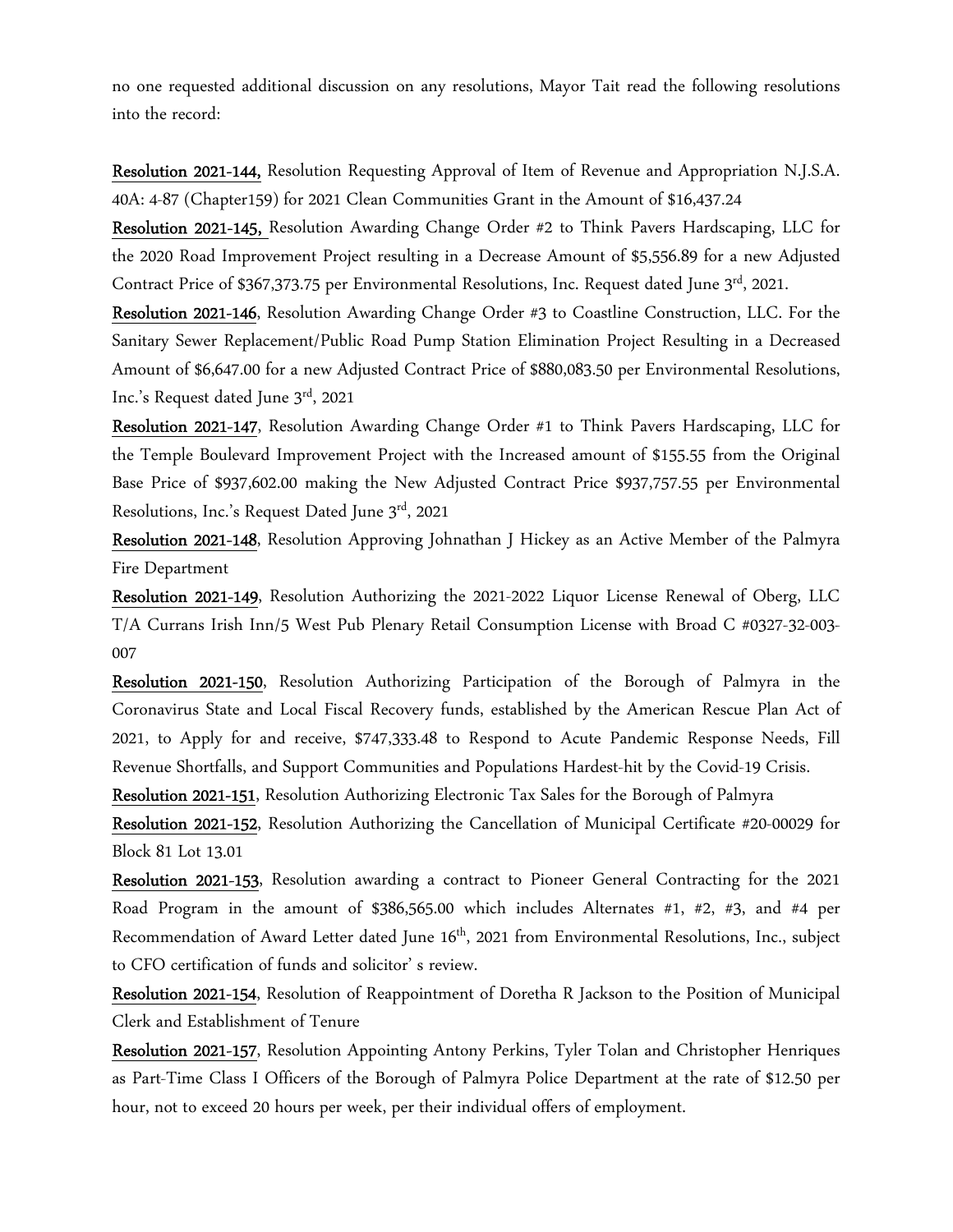Resolution 2021-158, Resolution Recalling Michele Sykes from Layoff effective July 6<sup>th</sup>, 2021 per her Previous Salary and terms & conditions of employment.

Resolution 2021-159, Resolution Authorizing the Payment of June 2021 Bills in the Amount of \$1,770,831.89

Resolution 2021-160, Resolution in Support of a Pedestrian Signal Button at the Intersection of Broad Street and Highland Avenue

Resolution 2021-161, Resolution Appointing Tanyika Johns Full-time Tax Collector for the Borough of Palmyra, effective August 2<sup>nd</sup>, 2021 at an Annual Salary of \$92,000.00

Mayor Tait requested a motion to approve Resolutions 2021-144 thru Resolution 2021-154 and Resolutions 2021-157 thru Resolution 2021-161. Mrs. Russell made a motion to approve Resolutions 2021-144 thru Resolution 2021-154 and Resolutions 2021-157 thru Resolution 2021-161. Mr. Allmond seconded the motion.

At the call of the roll, the vote was: INFAVOR: Mr. Allmond, Dr. Cloud, Mrs. Jenkins, Mrs. Russell, President Howard AGAINST: None Motion Carried, Resolution 2021-144 thru Resolutions 2021-154 and Resolution 2021-157 thru 2021- 161 were approved.

### MOTION TO APPROVE TREASURERS' REPORTS

Mayor Tait requested a motion to approve the Treasurer's report of May 2021. Mrs. Russell made a motion to approve the May 2021 Treasurer's Report. Mr. Allmond second the motion.

### All voted in favor of the motion. Motion Carried

#### PUBLIC EVENTS

Mayor Tait indicated the Juneteenth E-Cycle event was a success and the Celebration concert was good even through the weather closed the concert early.

Mrs. Russell indicated the Town-wide Yard Sale would be held September 18, 2021.

Mayor Tait indicated the PIA requested to take over the Farmer's Market beginning in August. Mayor Tait asked the governing body how they felt about it. The governing body agreed that it would be ok. Mayor Tait stated the "Neighbor to Neighbor" project would begin on June 29<sup>th</sup>, 2021 in the 200 Block of Front Street at 7:00 pm. Mayor Tait noted that flyers for the block parties will be out letting people know when and where the next Neighbor to Neighbor block party would be.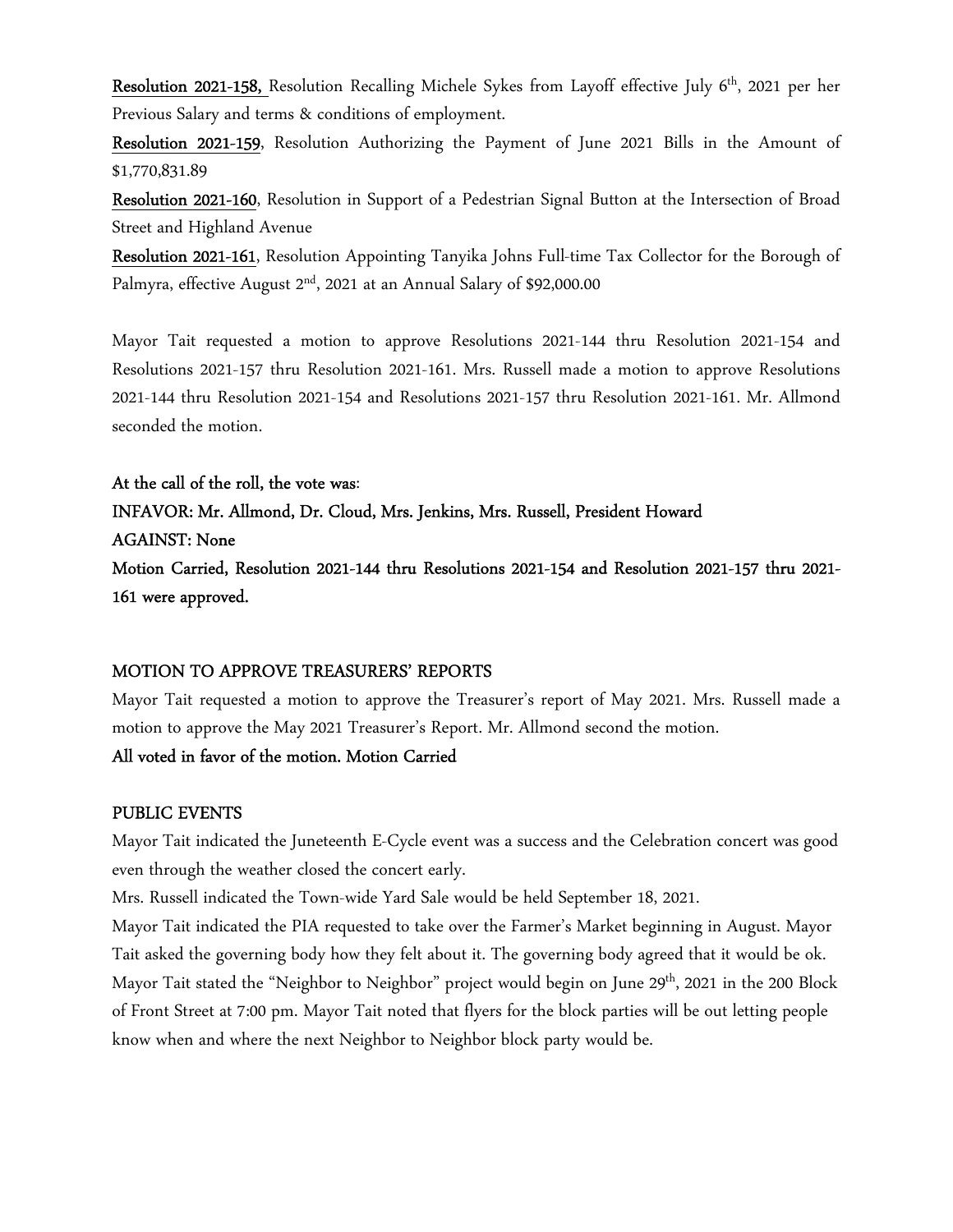#### DISCUSSION ITEMS

Mr. Gural indicated he had provided the details for the reopening of Borough Hall, noting the open to the public summer hours, would be 10:00 am to 3:00 pm Monday thru Thursday beginning July 6<sup>th</sup>, 2021 and limiting the number of people inside the building at one time to three. Mr. Gural indicated Michelle Sykes would be returning to work to manage those coming in and out of the building along with her prior responsibilities.

Mr. Gural noted that one of our employees was exposed to Covid-19 today and will be following the necessary steps to quarantine. Mr. Gural noted Covid-19 is not gone and only 59% of our Palmyra residents are vaccinated. Mr. Gural stated the entire staff in Borough Hall has been vaccinated. Mr. Gural noted the staff is in the building but have adjusted their hours for the summer. Mr. Gural indicated they are working one additional hour daily Monday thru Thursday and reduced hours on Friday when the building is not open to the public. Mr. Gural asked the governing body how they felt regarding moving forward with hybrid meeting. After a little discussion it was agreed we would hold the next meeting July 19<sup>th</sup>, 2021 as a hybrid. Council should be notifying Mr. Gural or Ms. Jackson as to how they will be attending the next meeting so arrangements can be made. Mr. Gural noted the public will also be limited to allow for social distancing.

Mr. Gural indicated the Field usage; Community Center Ordinance is a placeholder as we await additional information from committee.

Mr. Gural indicated the Finance/Payroll Office vacancy we believe we have a plan to fill from within. Mr. Gural noted a staff meeting tomorrow to finalize a plan for moving forward.

Mr. Gural indicated the following items; Purchase Orders - Council signature requirement,

Sidewalk/snow & ice removal ordinance, Sewer lateral responsibility Ordinance and Sewer bills, and Handicap Parking Sign Ordinance are all placeholders awaiting additional information.

Mr. Gural indicated he was recommending the Fire Company lease be renewed for one-year at \$17, 500.00 which in a \$2,500.00 increase over our previous lease and was budgeted for 2021. Mr. Gural indicated the approval needed to be completed by resolution. Mr. Gural indicated Resolution 2021-162, Resolution Authorizing a lease Agreement with the independence Fire Co. #1 for one year at \$17,500.00 for the Borough's Use and Storage of Equipment in the Firehouse and Authorizing the Mayor to Execute said Lease Agreement.

Mayor Tait asked for a Motion to approve Resolution 2021-162, Resolution Authorizing a lease Agreement with the Independence Fire Co. #1 for one year at \$17,500.00 for the Borough's Use and Storage of Equipment in the Firehouse and Authorizing the Mayor to Execute said Lease Agreement. President Howard made a motion to approve Resolution 2021-162 Authorizing a lease Agreement with the Independence Fire Co. #1 for one year at \$17,500.00 for the Borough's Use and Storage of Equipment in the Firehouse and Authorizing the Mayor to Execute said Lease Agreement. Mrs. Russell second the motion.

### At the call of the roll, the vote was:

INFAVOR: Mr. Allmond, Dr. Cloud, Mrs. Jenkins, Mrs. Russell, President Howard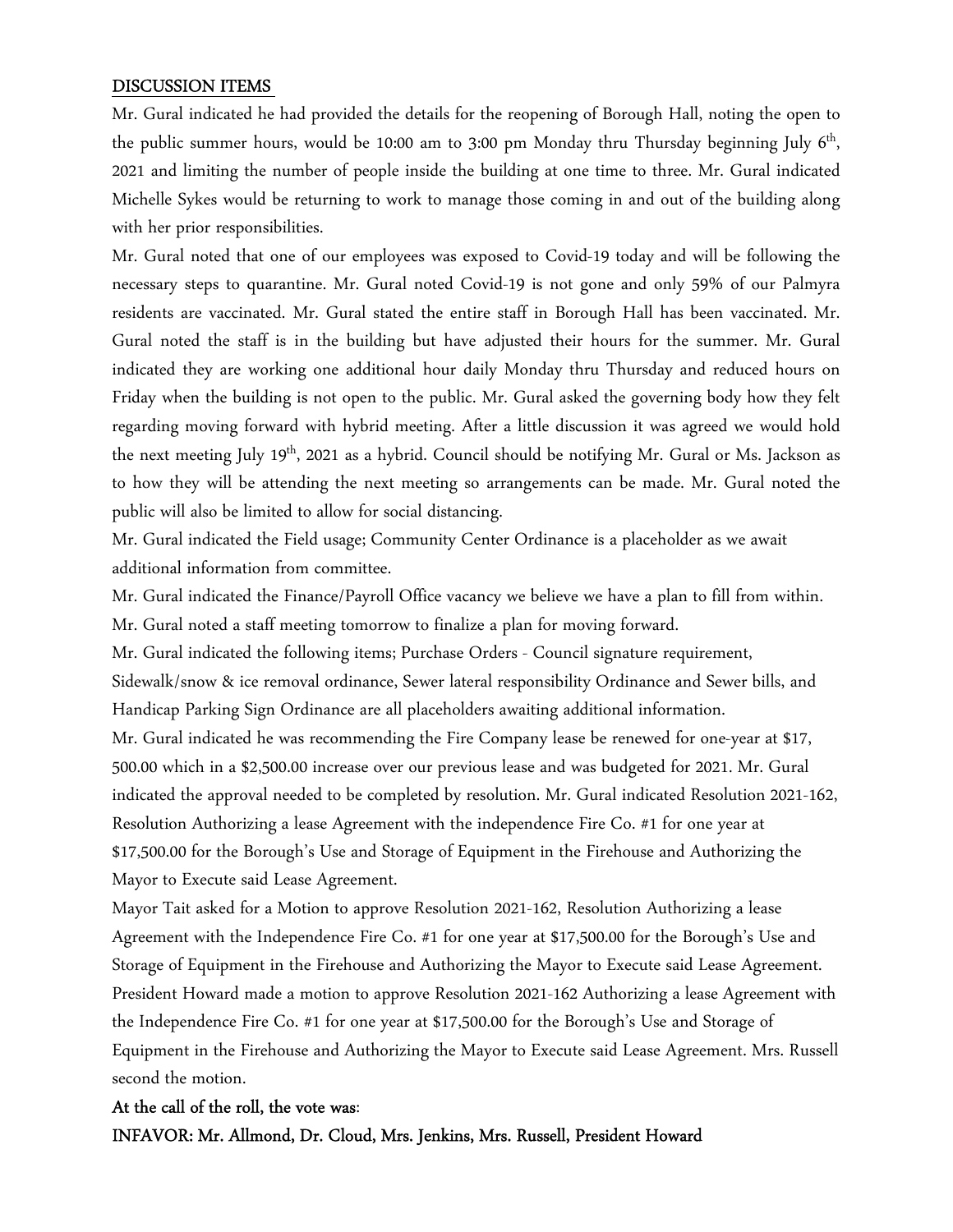#### AGAINST: None

#### Motion Carried, Resolution 2021-162 was approved.

Mr. Gural indicated the Master committee will be meeting this week regarding the Salaries and ATB increases. Mr. Gural indicated he was unsure as to Council's decision as to whether the governing body intended to accepted the ATB increase or not. Mr. Gural indicated he needed to hear from everyone by tomorrow morning so payroll could be processed. Mayor Tait requested council emailed Mr. Gural and let him know if you want the increase or not.

Mr. Gural indicated he, Chief Campbell met regarding the Parking Ordinance. Mr. Gural indicated he had a few more details to work out and would have the updated Ordinance for introduction at the July meeting and final approved at the August meeting.

Mayor Tait indicated she was still waiting for responses from individuals she had contact and was hoping to have the appointments for the Rt. 130/Delaware River Corridor Plan Endorsement Committee by the next meeting.

Mr. Almond indicated he had spoken with ERI regarding the Veterans Memorial Park Improvement Project and in the next three weeks they will have everything ready to send the project out for bid. Mr. Gural indicated the DCA Local Recreation Improvement Grant (300,000.00) has been submitted. Mr. Gural noted the G-Max test results noting that the field needs improvement. Mr. Gural indicated he had requested additional testing from other companies we have worked with and are awaiting their results. Mr. Gural noted they are some stop gap improvements which need to be completed now, before full replacement of the field. Mr. Gural indicated full replacement of the field is an extended process as first we need to win the grant, final design and public bidding which could amount to a year or more. Mr. Rosenberg indicated he was concerned when he read the G-Max report and would definitely like a second report. Mr. Rosenberg indicated he was hopeful to received that information at which time he would give a more detailed response regarding proceeding forward.

Mr. Gural indicated Mr. Gerkens reached out to DCA Local Assistance Bureau regarding the potential Fire Department/EMS merger/shared service feasibility study. Mr. Gural indicated they have agreed to conduct the study regarding a merger between our Fire Department and EMS squad and between our Fire Department, EMS Squad and other Fire Departments and EMS Squads. Mr. Gural noted they have also agreed to allow us to apply for the implementation of any of their recommendations from the study thru the LEAP Program. Mr. Gural noted we will not have to pay for the study or the implementation of the program it will be funded by the State.

Mr. Gural stated the DVRPC Safe Routes to Transit Technical Assistance Program was suggested by Ms. Hui of the Land Use Board. Mr. Gural stated the program will look at a possible connection (pedestrian walkway) between the Light rail station in Pennsauken and our Redevelopment area. Mr. Gural indicated Mr. Gerkens reached out to the committee and will continue to pursue the opportunity to see where it goes.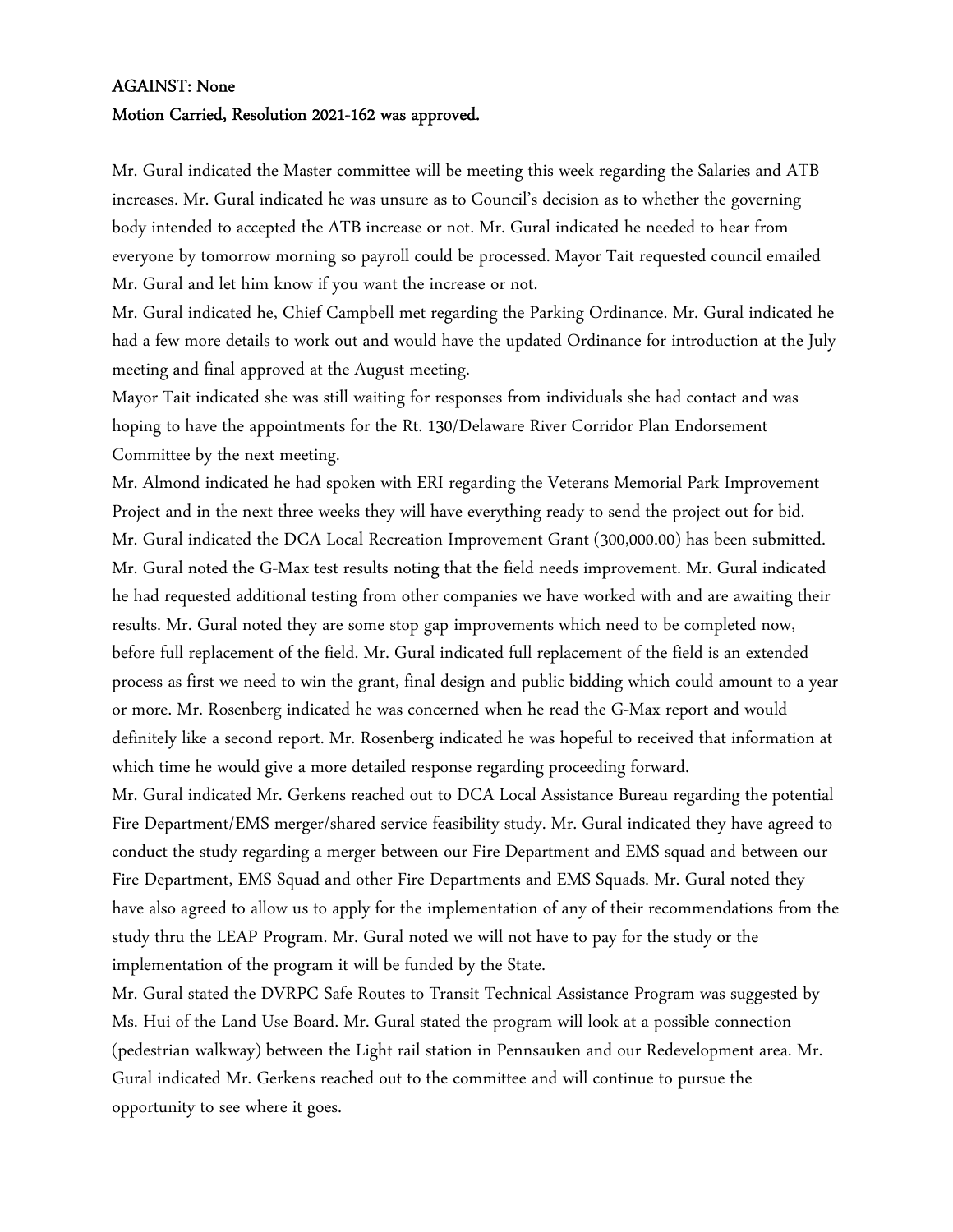Mr. Gural indicated he did not feel the Green Acres loan program was a good fit for Palmyra, noting the improvement must be made available to all residents of New Jersey.

Mr. Gural stated the Highland Ave crosswalk/pedestrian signal button has already been discussed. Mayor Tait asked Mr. Gural when recycling would be back in town. Mr. Gural indicated he was not aware but to check the County's website. Mayor Tait indicated that possibly in the next two weeks they should be getting back to their schedule.

Mr. Gural indicated the Brownfields 2021 Convention will be held in Oklahoma City from December 8-11, 2021 if anyone is interested.

#### ADMINISTRATORS REPORT

Mr. Gural indicated the American Rescue Plan Local Fiscal Recovery Fund resolution was passed earlier, noting that Ms. Condo was focusing on lost revenue for the first half of the funding. Mr. Gural indicated the 2021 Capital Improvement Ordinances are being prepared and will be introduced at the July 19<sup>th</sup>, meeting with final adoption scheduled for the August  $16<sup>th</sup>$ , 2021 meeting. Mr. Gural noted the 2020 Audit Exit Conference was held and the audit went smoothly noting no finding were reported and only a few discussion items were discussed.

#### MAYOR AND COUNCIL COMMENTS

Mrs. Russell indicated she was excited about the upcoming Block Party events.

Dr. Cloud indicated she also was excited about the upcoming Block Party events and is willing to help with what ever needs to be done.

Mrs. Jenkins indicated she was excited about the upcoming Block Party events.

Mr. Allmond indicated the student representative guidelines have be revised and he is awaiting the response from Ms. Sabo at PHS. He noted that the school will be including the guidelines on their website to try to reach out to more students. Mr. Allmond indicated the Veterans' Meet and Greet will be held July 10<sup>th</sup>, 2021 at 10:00 am at Legion Field Pavilion.

President Howard thanked Mr. Rosenberg for putting together the letter and resolution in support of the signal at Highland Avenue and Broad Street. President Howard also congratulated the Seniors that graduated from Palmyra High School. President Howard thanked Mayor Tait and those who helped put together the Juneteenth events.

**Mayor Tait** stated she attended a ceremony at the Fire Company celebrating 50 years of service from Mr. William Quigg to the Fire Company. Mayor Tait Appointed Sharmaine Belton to the Land Use Board to fill the vacancy created by Brian O'Kane's resignation. Mayor Tait reminded all that the Covid-19 Vaccine Clinic will be held every Tuesday from 9:00 am to 1:00 pm at the Community Center beginning June 22<sup>nd</sup>, 2021. Mayor Tait stated the Riverton 4<sup>th</sup> of July Parade will be held on July  $3<sup>rd</sup>$ , 2021 and the governing body had been invited to participate. Mayor Tait noted if anyone would like to walk in the parade to let her know so she can notify Mayor Wells. Mayor Tait congratulated the graduating seniors, the new police officers and the Class I officers appointed.